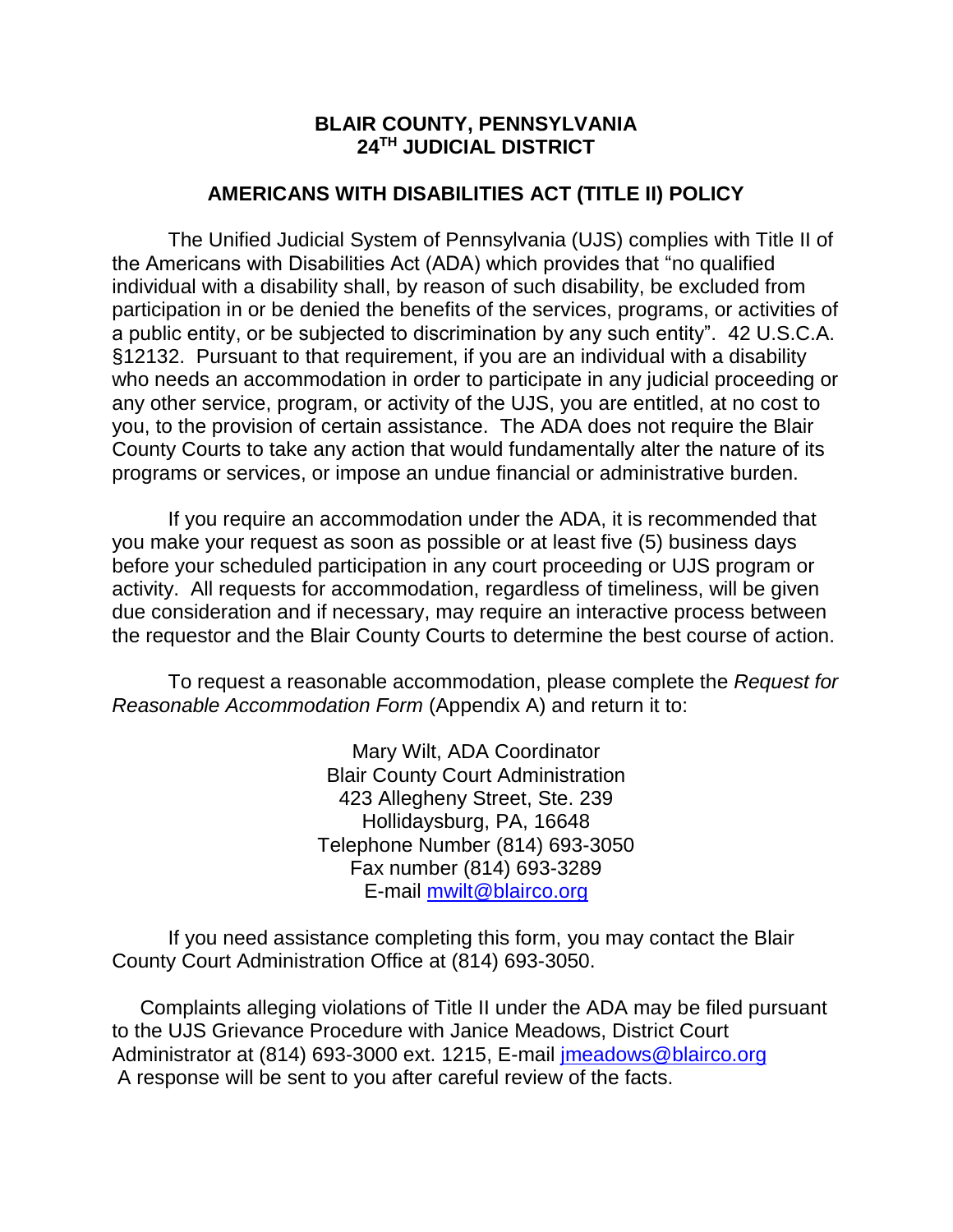

#### **BLAIR COUNTY, PENNSYLVANIA 24TH JUDICIAL DISTRICT APPENDIX A**

**FOR USE BY JUDICIAL DISTRICTS ONLY**

| AMERICANS WITH DISABILITES ACT ACCOMMODATION (ADA) TITLE II REQUEST FOR RESEASONABLE ACCOMMODATION FORM<br>(INCLUDES REQUEST FOR INTERPRETER FOR HEARING /SPEECH IMPAIRED)                                             |                                   |                                                                                                                                                                                                                                |  |  |
|------------------------------------------------------------------------------------------------------------------------------------------------------------------------------------------------------------------------|-----------------------------------|--------------------------------------------------------------------------------------------------------------------------------------------------------------------------------------------------------------------------------|--|--|
| <b>Client Information - Section A</b>                                                                                                                                                                                  |                                   |                                                                                                                                                                                                                                |  |  |
| Name:                                                                                                                                                                                                                  |                                   |                                                                                                                                                                                                                                |  |  |
|                                                                                                                                                                                                                        |                                   |                                                                                                                                                                                                                                |  |  |
|                                                                                                                                                                                                                        |                                   |                                                                                                                                                                                                                                |  |  |
| Please check the box that most closely describes your status in this matter:<br>$\Box$ Plaintiff<br>$\Box$ Defendant $\Box$ Parent<br>$\Box$ Litigant<br>  Child                                                       | $\Box$ Witness                    | $\Box$ Attorney<br>$\Box$ Victim<br>  Juror                                                                                                                                                                                    |  |  |
| $\Box$ Other (please explain)                                                                                                                                                                                          |                                   |                                                                                                                                                                                                                                |  |  |
| Requestor Information (if different from above)                                                                                                                                                                        |                                   |                                                                                                                                                                                                                                |  |  |
|                                                                                                                                                                                                                        | Bus. Phone/                       |                                                                                                                                                                                                                                |  |  |
|                                                                                                                                                                                                                        |                                   |                                                                                                                                                                                                                                |  |  |
|                                                                                                                                                                                                                        |                                   |                                                                                                                                                                                                                                |  |  |
| Relationship<br>to Client:<br><u> 1989 - Johann John Stone, markin film yn y brening yn y brening yn y brening y brening yn y brening yn y bre</u>                                                                     |                                   |                                                                                                                                                                                                                                |  |  |
| Accommodation                                                                                                                                                                                                          |                                   |                                                                                                                                                                                                                                |  |  |
| Nature of the disability for which an accommodation is requested:<br><u> 1989 - Johann Stoff, amerikansk politiker (d. 1989)</u>                                                                                       |                                   |                                                                                                                                                                                                                                |  |  |
|                                                                                                                                                                                                                        |                                   |                                                                                                                                                                                                                                |  |  |
| Accommodation requested:                                                                                                                                                                                               |                                   |                                                                                                                                                                                                                                |  |  |
| <b>Location of Proceeding</b>                                                                                                                                                                                          | Proceeding Information (if known) |                                                                                                                                                                                                                                |  |  |
| Magisterial District Court No.                                                                                                                                                                                         |                                   | $\csc \#$ :                                                                                                                                                                                                                    |  |  |
|                                                                                                                                                                                                                        |                                   | Case Name:                                                                                                                                                                                                                     |  |  |
| Criminal Division $\Box$ Civil Division $\Box$ Orphans' Court Division                                                                                                                                                 |                                   |                                                                                                                                                                                                                                |  |  |
| Family Division Adult<br>$\Box$ Juvenile<br>$\mathsf{L}$                                                                                                                                                               | Proceeding                        | Proceeding<br>Date: $\qquad \qquad$<br>Time:                                                                                                                                                                                   |  |  |
|                                                                                                                                                                                                                        | Proceeding                        |                                                                                                                                                                                                                                |  |  |
| Specify Address:                                                                                                                                                                                                       |                                   | Type:                                                                                                                                                                                                                          |  |  |
| AFTER COMPLETING THE FORM, PLEASE SEND TO: MARY WILT, ADA COORDINATOR, BLAIR COUNTY COURT ADMINISTRATION<br>423 ALLEGHENY STREET, STE 239, HOLLIDAYSBURG, PA 16648 WORK FAX # (814) 693-3289. E-MAIL MWILT@BLAIRCO.ORG |                                   |                                                                                                                                                                                                                                |  |  |
| I hereby certify that an Americans with Disabilities Act accommodation is required in the above-captioned action on the date stated.                                                                                   |                                   |                                                                                                                                                                                                                                |  |  |
| <b>Signature:</b>                                                                                                                                                                                                      | Date:                             | <u> 1989 - Jan Samuel Barbara, margaret e</u> n 1980 eta eta eskualdean eta eskualdean eta eskualdean eta eta eta eta                                                                                                          |  |  |
| <b>FOR OFFICIAL USE ONLY</b>                                                                                                                                                                                           |                                   |                                                                                                                                                                                                                                |  |  |
| <b>Service Provider Information - Section B</b><br>A SERVICE REOUEST HAS BEEN MADE FOR THE CLIENT NAMED ABOVE.                                                                                                         |                                   |                                                                                                                                                                                                                                |  |  |
| Service Provider                                                                                                                                                                                                       |                                   |                                                                                                                                                                                                                                |  |  |
| Company:<br>Individual                                                                                                                                                                                                 |                                   | Fax: Fax:                                                                                                                                                                                                                      |  |  |
| Interpreter Name:<br>Bus. Phone/                                                                                                                                                                                       | Date to                           | Email: Email: Email: Email: Email: Email: Email: Email: Email: Email: Email: Email: Email: Email: Email: Email: Email: Email: Email: Email: Email: Email: Email: Email: Email: Email: Email: Email: Email: Email: Email: Email |  |  |
| Mobile:                                                                                                                                                                                                                | Provider:                         |                                                                                                                                                                                                                                |  |  |
| Court Official Verification - Section C                                                                                                                                                                                |                                   |                                                                                                                                                                                                                                |  |  |
| VERIFYING OFFICIAL SHALL MAINTAIN A COPY IN THE COURT'S CASE FILE AND PROVIDE THE ORIGINAL TO THE SERVICE PROVIDER FOR SUBMISSION WITH BILLING.                                                                        |                                   |                                                                                                                                                                                                                                |  |  |
| I hereby verify that the services were performed by the provider in the above-captioned action on the date and time stated.                                                                                            |                                   |                                                                                                                                                                                                                                |  |  |
| <b>Start Date</b><br>& Time:                                                                                                                                                                                           | <b>End Date</b>                   | $\&$ Time:                                                                                                                                                                                                                     |  |  |
| Court Official:                                                                                                                                                                                                        |                                   | Signature: Signature:                                                                                                                                                                                                          |  |  |
| (Please print name)                                                                                                                                                                                                    |                                   |                                                                                                                                                                                                                                |  |  |
| Title:                                                                                                                                                                                                                 | Date:                             |                                                                                                                                                                                                                                |  |  |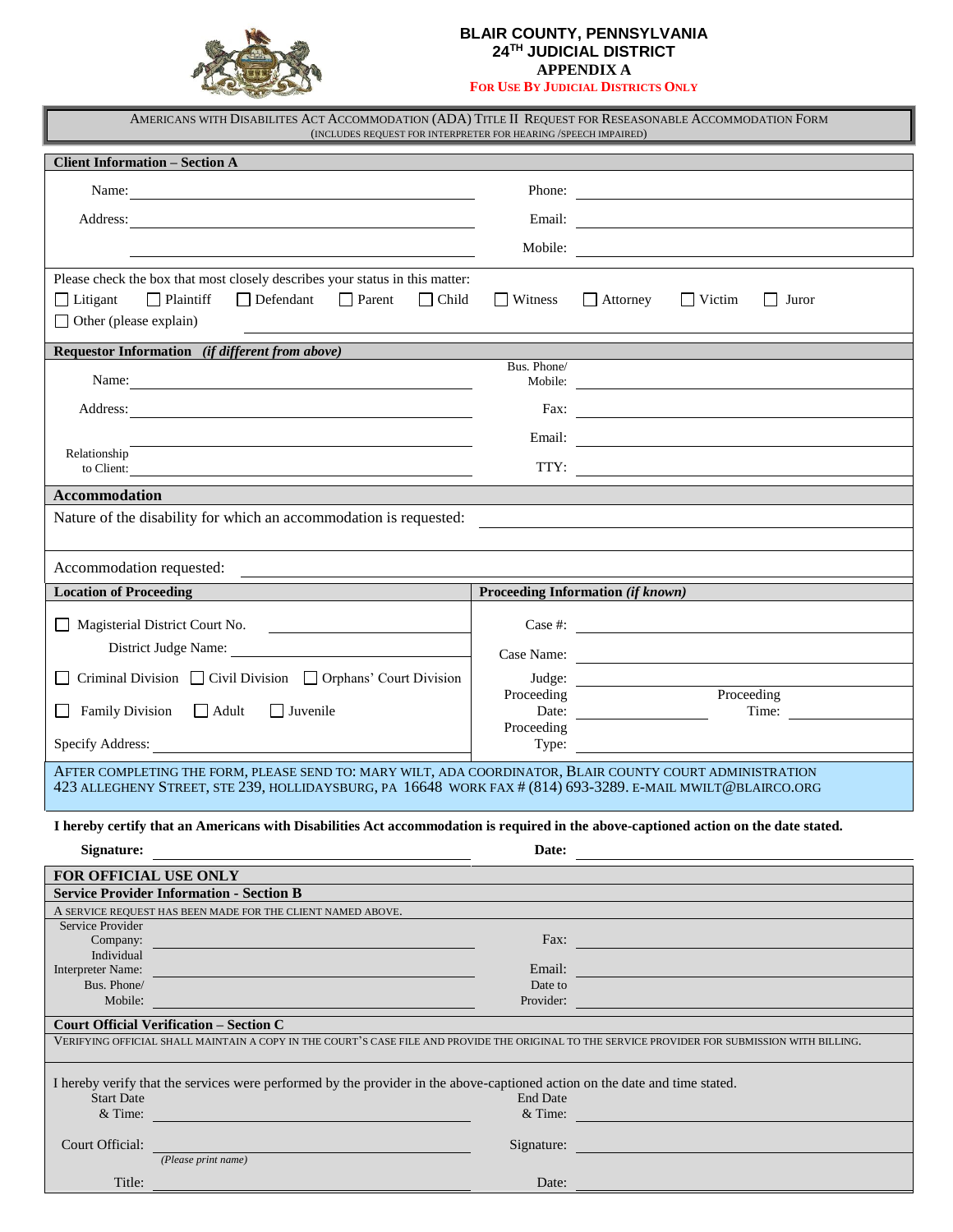## **BLAIR COUNTY, PENNSYLVANIA 24TH JUDICIAL DISTRICT**

# **Americans with Disabilities (Title II) Act Grievance Procedure**

This grievance procedure is established for the prompt resolution of complaints alleging any violation of Title II of the Americans with Disabilities Act (ADA) in the provision of services, programs, or activities by the Unified Judicial System (UJS). If you require a reasonable accommodation to complete this form, or need this form in an alternate format, please contact:

> Janice Meadows, District Court Administrator Blair County Court Administration 423 Allegheny Street, Ste. 239 Hollidaysburg, PA, 16648 Telephone Number (814) 693-3000, ext. 1215 Fax number (814) 693-3289 E-mail – [jmeadows@blairco.org](mailto:jmeadows@blairco.org)

To file a complaint under the Grievance Procedure please take the following steps:

- 1. Complete the complaint form (Appendix B) and return to District Court Administrator, Janice Meadows. Alternative means of filing complaints will be made available for persons with disabilities upon request. The complaint should be submitted as soon as possible but no later than sixty (60) calendar days after the alleged violation.
- 2. Within fifteen (15) calendar days of receipt of the complaint, the District Court Administrator will investigate the complaint, including, meeting with the individual seeking an accommodation, either in person or via telephone, to discuss the complaint and the possible resolutions. Within fifteen (15) calendar days of the meeting, District Court Administrator will respond in writing, and where appropriate, in a format accessible to the complainant, such as large print, Braille, or audio. The response will explain the position of the Blair County Courts and offer options for substantive resolution of the complaint.
- 3. If the response to the complaint does not satisfactorily resolve the issue, the complainant may appeal the decision within fifteen (15)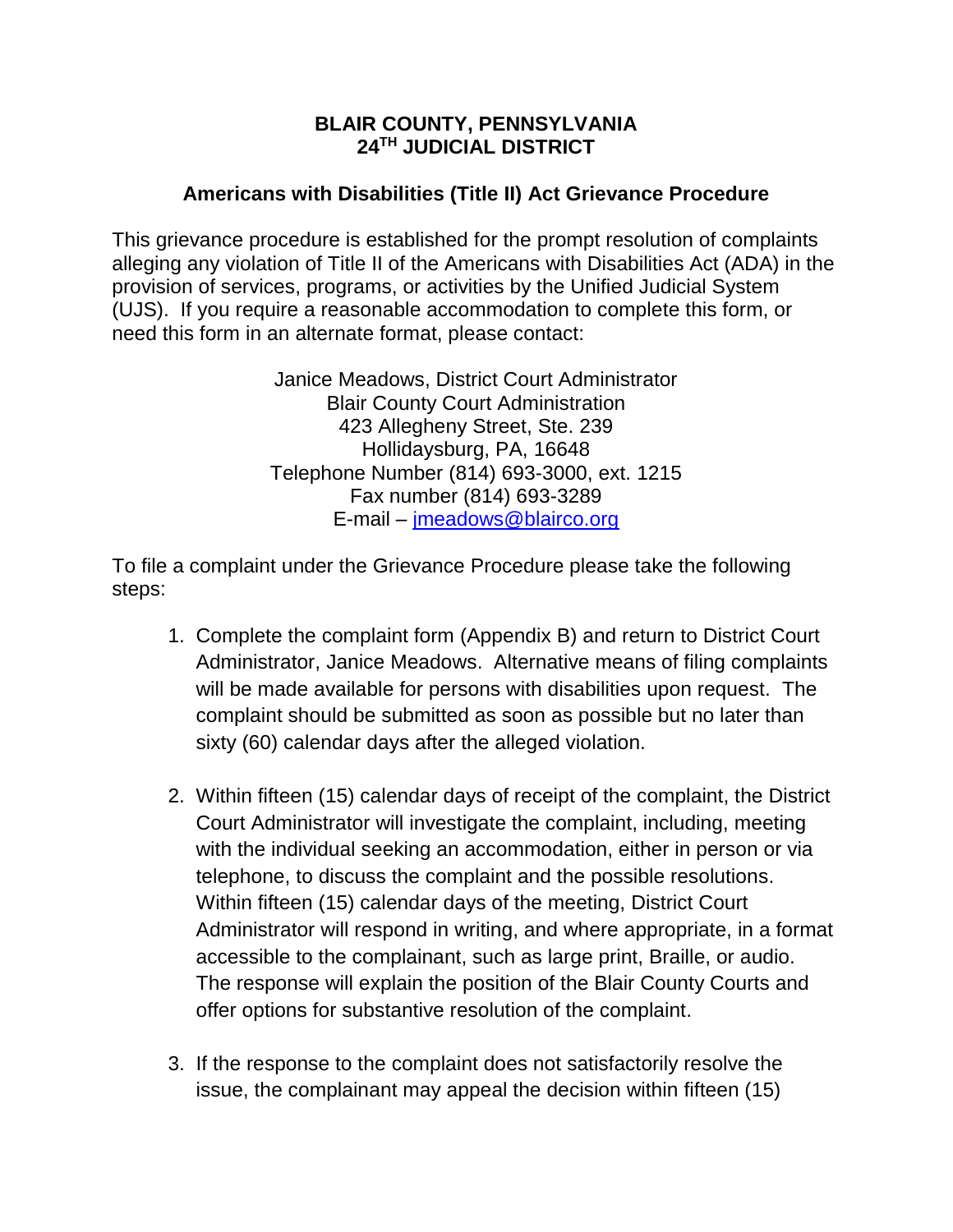calendar days after receipt of the response to the President Judge. Within fifteen (15) calendar days after receipt of the appeal, the President Judge will meet with the complainant to discuss the complaint and possible resolutions. Within fifteen (15) calendar days after the meeting, the President Judge will respond in writing, and, where appropriate, in a format accessible to the complainant, with a final resolution of the complaint.

This grievance procedure is informal. An individual's participation in this informal process is completely voluntary. Use of this grievance procedure is not a prerequisite to and does not preclude a complainant from pursuing other remedies available under law.

The UJS Policy on Non-Discrimination and Equal Employment Opportunity also encompasses disability-related issues and provides complaint procedures for UJS court users. Any employment-related disability discrimination complaints will be governed by the UJS Policy on Nondiscrimination and Equal Employment Opportunity.